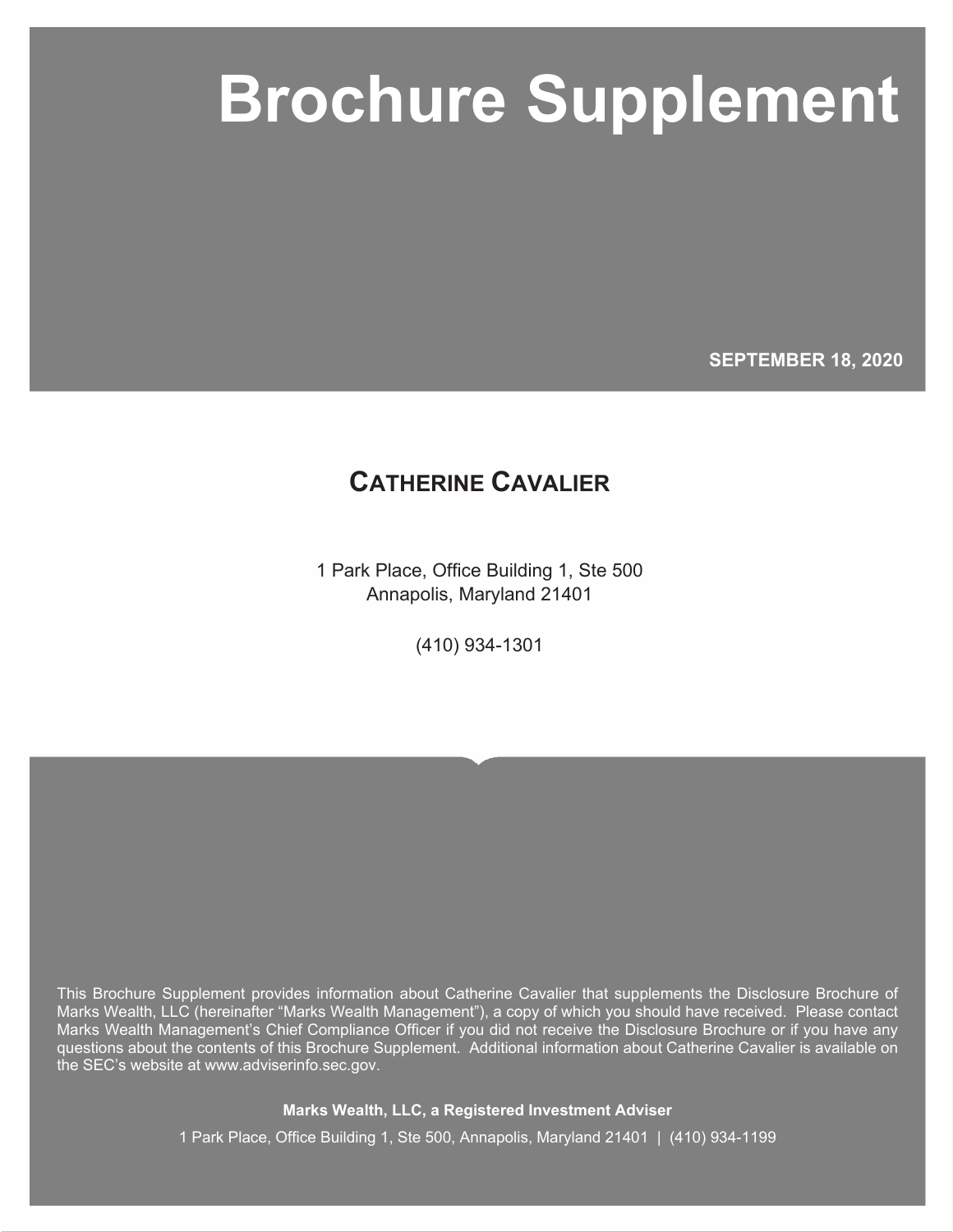

## **Item 2. Educational Background and Business Experience**

Born 1993

#### **Post-Secondary Education**

Towson University │ B.S., Marketing │ 2016

#### **Recent Business Background**

Marks Wealth, LLC │ Investment Adviser Representative │ September 2020– Present

Wells Fargo Advisors, LLC │ Registered Client Associate │ March 2016 – September 2020

#### **Professional Designation**

Catherine Cavalier holds the professional designation of CERTIFIED FINANCIAL PLANNER™ ("CFP®").

The CFP® certification is a financial planning credential awarded by the Certified Financial Planner Board of Standards Inc. (the "CFP Board") to individuals who meet its education, examination, experience and ethics requirements. Eligible candidates are generally required to have three years of financial planning related experience and possess a bachelor's degree from an accredited U.S. college or university. Certificants are further required to complete a CFP Board-Registered Education Program (or possess a qualifying professional credential), clear a personal and professional background check, and pass the CFP<sup>®</sup> Certification Examination, a ten-hour multiple choice exam divided into three separate sessions. In order to maintain the certification, CFP® designees must also complete at least 30 hours of continuing education every two years on an ongoing basis.

For additional information about this credential, please refer directly to the website of the issuing organization.

## **Item 3. Disciplinary Information**

Marks Wealth Management is required to disclose information regarding any legal or disciplinary events material to a client's evaluation of Catherine Cavalier. Marks Wealth Management has no information to disclose in relation to this Item.

### **Item 4. Other Business Activities**

Marks Wealth Management is required to disclose information regarding any investment-related business or occupation in which Catherine Cavalier is actively engaged. Marks Wealth Management has no information to disclose in relation to this Item.